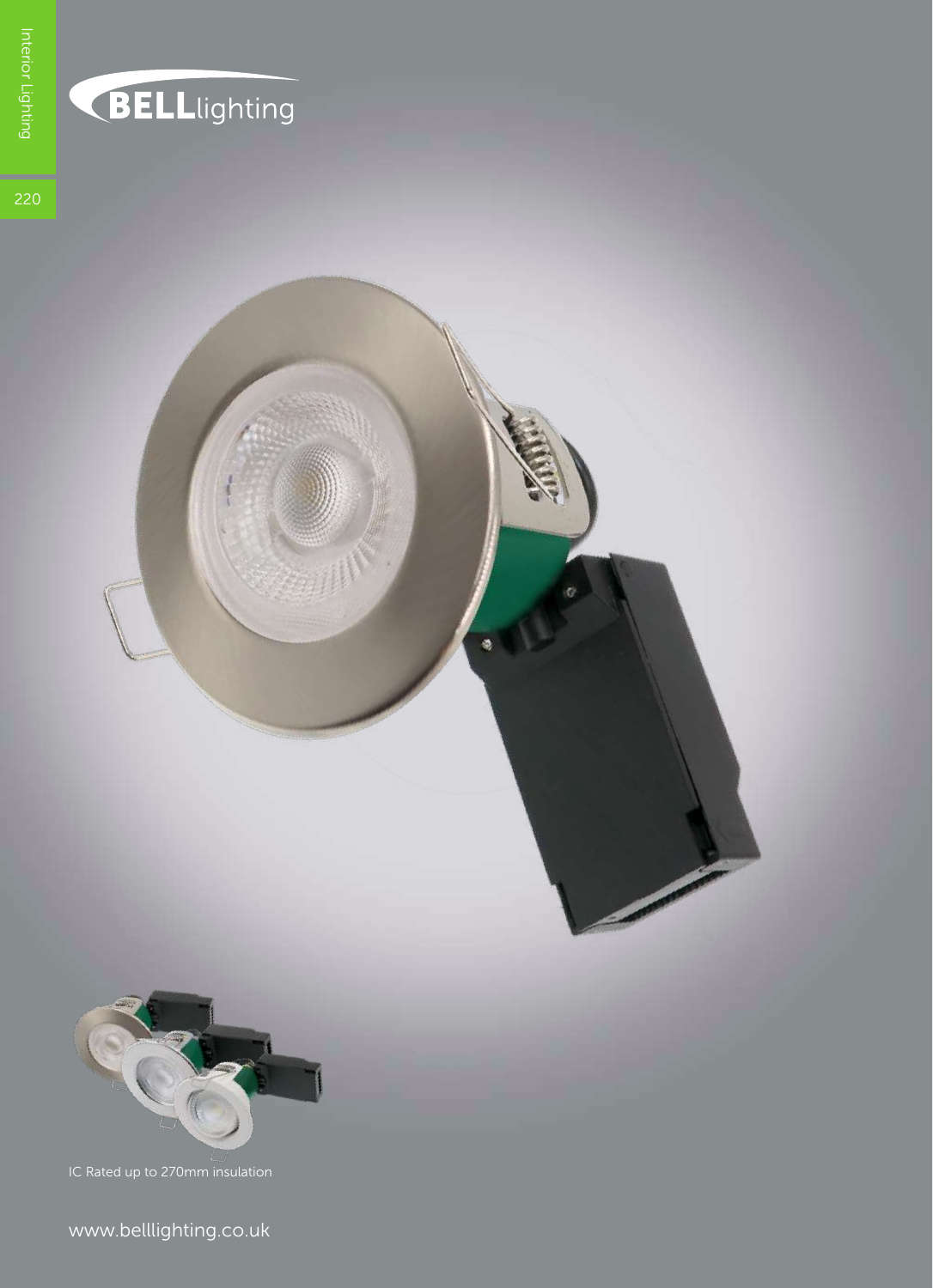$221$ 

## **FirestaySlim**

#### Integrated LED Fixed/Tilt Downlight

The most cost effective integrated downlight in the BELL range, the Firestay Slim comes with a 3 year quality guarantee. Fixed and Centre Tilt options available with a choice of finishes and colour temperatures.

- ∞ Firestay Certification: 30, 60 and 90 minute solid joist ceilings, 30 minute I-Joist & Metal Web ceiling systems
- ∞ IP65 Fixed Versions / IP44 Tilt Version
- ∞ 30/60/90 minutes firestay
- ∞ Part B/C/E compliant
- ∞ Choice of finishes
- ∞ Dimmable
- ∞ Cut Out Ø55-68 mm
- ∞ Tool Free Connector



B10: Maximum 10% of fittings failure rate over rated hours







Tool Free Connector<br>2 Emm turin earth loc 1001 Free Connector<br>2.5mm twin earth loop in /<br>loop out push-fit connecto loop out push-fit connectors

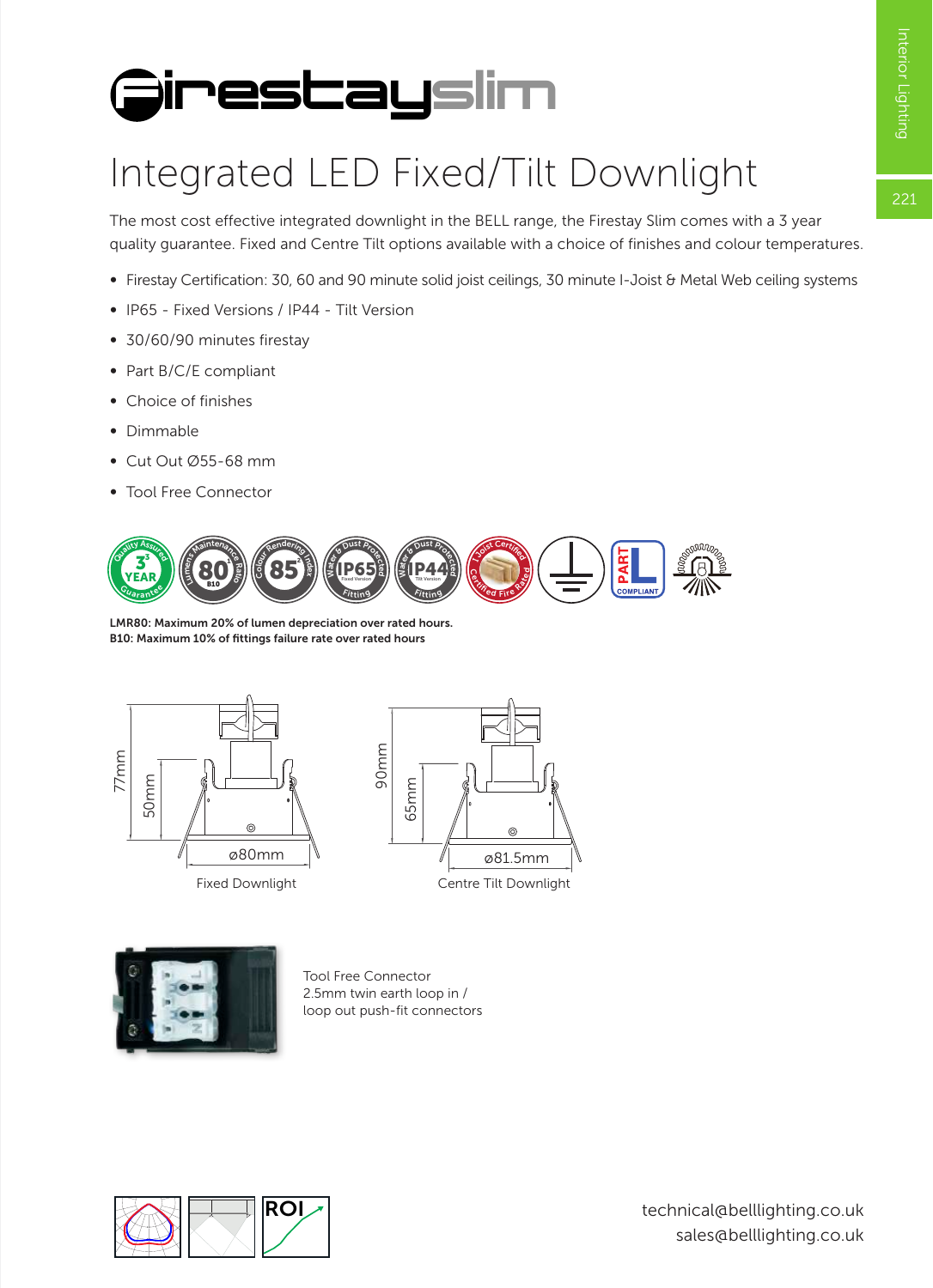# **FirestaySlim**

#### Integrated LED Fixed/Tilt Downlight

| <b>Technical Specification</b> |                                                              |  |  |  |
|--------------------------------|--------------------------------------------------------------|--|--|--|
| Construction                   | Pressed Steel                                                |  |  |  |
| Driver                         | On Board                                                     |  |  |  |
| LED Chip                       | Samsung                                                      |  |  |  |
| IP Rating                      | Fixed IP65 / Centre Tilt IP44                                |  |  |  |
| Operating Temp                 | $-5^{\circ}$ C to $+35^{\circ}$ C                            |  |  |  |
| Input Voltage                  | $220 - 240V$                                                 |  |  |  |
| Power Factor                   | > 0.9                                                        |  |  |  |
| <b>CRI</b>                     | 85 - Exceeds EU standard of Ra 80 for Colour Rendering Index |  |  |  |
| <b>LMR</b>                     | 80 - Exceeds EU standard of 70 for Lumens Maintenance Ratio  |  |  |  |

| Code  | Description                                                   | Colour Temp | Lm  | Beam <sup>o</sup> | <b>Hrs</b> |
|-------|---------------------------------------------------------------|-------------|-----|-------------------|------------|
| 10675 | 5W Firestay Integrated LED Fixed Downlight White Bezel        | 3000K       | 500 | $60^\circ$        | 35000      |
| 10676 | 5W Firestay Integrated LED Fixed Downlight White Bezel        | 4000K       | 550 | $60^\circ$        | 35000      |
| 10677 | 5W Firestay Integrated LED Fixed Downlight Satin Bezel        | 3000K       | 462 | $60^\circ$        | 35000      |
| 10678 | 5W Firestay Integrated LED Fixed Downlight Satin Bezel        | 4000K       | 550 | $60^\circ$        | 35000      |
| 10679 | 5W Firestay Integrated LED Fixed Downlight Chrome Bezel       | 3000K       | 462 | $60^\circ$        | 35000      |
| 10680 | 5W Firestay Integrated LED Fixed Downlight Chrome Bezel       | 4000K       | 492 | $60^\circ$        | 35000      |
| 10681 | 5W Firestay Integrated LED Centre Tilt Downlight White Bezel  | 3000K       | 450 | $60^\circ$        | 35000      |
| 10682 | 5W Firestay Integrated LED Centre Tilt Downlight White Bezel  | 4000K       | 478 | $60^\circ$        | 35000      |
| 10683 | 5W Firestay Integrated LED Centre Tilt Downlight Satin Bezel  | 3000K       | 450 | $60^\circ$        | 35000      |
| 10684 | 5W Firestay Integrated LED Centre Tilt Downlight Satin Bezel  | 4000K       | 478 | $60^\circ$        | 35000      |
| 10685 | 5W Firestay Integrated LED Centre Tilt Downlight Chrome Bezel | 3000K       | 450 | $60^\circ$        | 35000      |
| 10686 | 5W Firestay Integrated LED Centre Tilt Downlight Chrome Bezel | 4000K       | 560 | $40^{\circ}$      | 35000      |

1 Exceeds EU standard of 70 for Lumens Maintenance Ratio

2 Exceeds EU standard of RA 80 for Colour Rendering Index <sup>3</sup> Subject to terms & conditions (Contact Customer Service)

222